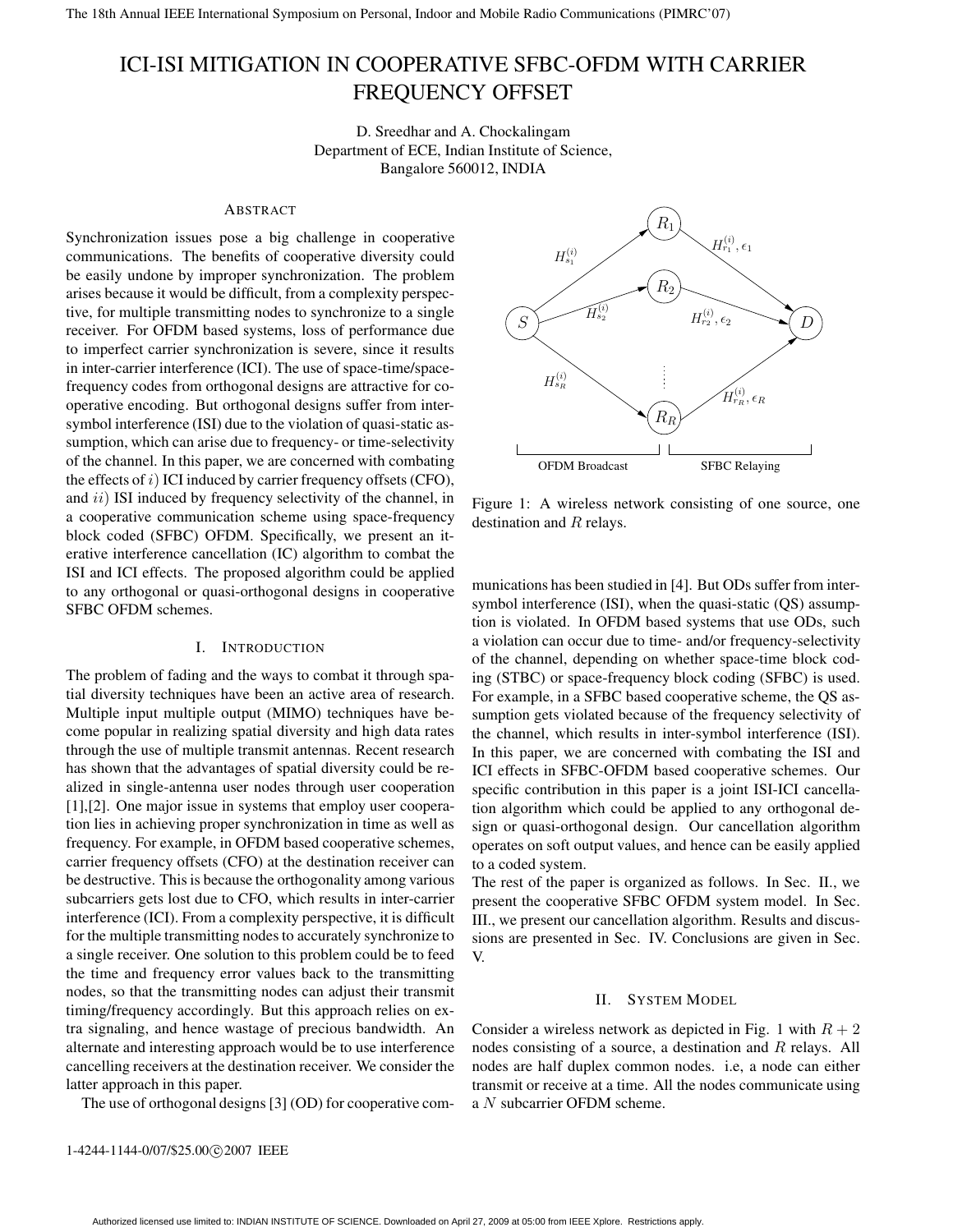The transmission protocol is as follows :

- In the first time duration, the source transmits information symbols  $X^{(i)}$ ,  $1 \le i \le N$  on all N subcarriers. All the R relays and the destination receive these  $N$  samples. This phase is called the broadcast phase.
- In the second phase,  $R$  relays<sup>1</sup> transmit a space-frequency encoded, scaled version of the received symbol. The destination receives this transmission. This phase is called SFBC relay phase.

It is assumed that the channels of all the links are frequency selective, and, without loss of generality we also assume that all the channels have  $L$  taps. We assume that all the channel state information is available at the respective receivers. The received signal,  $Y_{r_i}^{(i)}$ , on the *i*th carrier at the *j*th relay can be written as <sup>2</sup>

$$
Y_{r_j}^{(i)} = H_{s_j}^{(i)} X^{(i)} + Z_j^{(i)}, \tag{1}
$$

where  $H_{s_i}^{(i)}$  is the frequency response on the *i*th carrier of the channel from source to *j*th relay, and  $Z_{r_j}^{(i)}$  is additive white Gaussian noise with zero mean and variance  $\sigma^2$ .

# *A. Space-Frequency Block Coding at the Relay*

We choose a orthogonal design of length  $K$ ,  $P$  information symbols and  $R$  transmit antennas. We group the  $N$ subcarriers into  $N_q$  groups such that  $N = N_q K + \kappa$ . If N is not a multiple of K then there will not be any transmission on  $\kappa$  subcarriers, and accordingly the source will transmit only  $N_qP$  information symbols.<sup>3</sup> We consider the Decode-and-Forward (DF) protocol. Let  $E$  be the total power per symbol consumed over the entire network. Then, it is shown in [5] that the optimum allocation that maximizes the receive SNR is when half the power is spent on the broadcast phase and the remaining half in the relay phase, i.e.,  $E\left[|X^{(i)}|^2\right] = E/2$ . The received signal in (1) is decoded and scaled such that  $E\left[|\widehat{X}_{r_j}^{(i)}|^2\right] = \frac{E}{2R}$ , where  $\hat{X}_{r_j}^{(i)}$  is the scaled decoded symbol on the *i*th carrier at the *j*th relay. Now we form  $N_g$  groups out of the N entries of  $\widehat{X}_{r_i}^{(i)}$  for all *j*. For each group *q*, we form the  $2P \times 1$  vector  $\widehat{\mathbf{V}}_{j}^{(q)}$  given by

$$
\widehat{\mathbf{V}}_{j}^{(q)} = \left[ \widehat{v}_{(j,1)I}^{(q)}, \cdots, \widehat{v}_{(j,P)I}^{(q)}, \widehat{v}_{(j,1)Q}^{(q)}, \cdots, \widehat{v}_{(j,P)Q}^{(q)} \right],\qquad(2)
$$

where  $\hat{v}_{(j,p)I}^{(q)}$  and  $\hat{v}_{(j,p)Q}^{(q)}$ , respectively, are the real and imaginary parts of the  $p$ th complex information symbol in the qth group of the jth relay,  $p = 1, 2, \dots, P$ ,  $q =$ 

1, 2,  $\cdots$ ,  $N_g$ . That is,  $\widehat{v}_{(j,p)I}^{(q)} = \Re \left[ \widehat{X}_{r_j}^{((q-1)P+p)} \right]$  and  $\hat{v}_{(j,p)Q}^{(q)} = \Im \left[ \hat{X}_{r_j}^{((q-1)P+p)} \right]$ . The space-frequency coded symbols for the  $q\bar{t}$ h group of the *j*th relay can be obtained as

$$
\overline{\mathbf{X}}_{r_j}^{(q)} = \mathbf{A}_j \widehat{\mathbf{V}}_j^{(q)},\tag{3}
$$

where the  $K \times 2P$  matrix  $\mathbf{A}_j$  performs the generalized orthogonal space-frequency coding at the relay  $j$ . For example for the 2-relay case (i.e., $R = 2$ ) using Alamouti code

$$
\mathbf{A}_1 = \begin{bmatrix} 1 & 0 & \mathbf{j} & 0 \\ 0 & -1 & 0 & \mathbf{j} \end{bmatrix}, \mathbf{A}_2 = \begin{bmatrix} 0 & 1 & 0 & \mathbf{j} \\ 1 & 0 & -\mathbf{j} & 0 \end{bmatrix}. (4)
$$

The transmitted space-frequency coded signal from the jth relay can be written as

$$
\overline{\mathbf{X}}_{r_j} = \begin{bmatrix} \overline{\mathbf{X}}_{r_j}^{(1)} \\ \vdots \\ \overline{\mathbf{X}}_{r_j}^{(N_g)} \\ \mathbf{0}^{\kappa \times 1} \end{bmatrix} .
$$
 (5)

Let  $\overline{X}_j^{(i)}$  denote the *i*th element of  $\overline{X}_{r_j}$ . Then the discretetime transmit sequence at the *j*th relay is given by  $x_j^{(n)} =$  $IDFT_N(\overline{X}_{r_j}^{(i)}).$ 

# *B. Received Signal Model for the Relayed Signal*

The received baseband signal at the destination after coarse carrier frequency synchronization and guard time removal is given by

$$
y_d^{(n)} = \sum_{j=1}^R (x_j^{(n)} \star h_{r_j}^{(n)}) e^{\frac{j2\pi\epsilon_j n}{N}} + z_d^{(n)}, \ \ 0 \le n \le N - 1, \ \ (6)
$$

where  $\star$  denotes linear convolution,  $h_{rj}^n$  is the channel impulse response from the *j*th relay. It is assumed that  $h_j^n$  is non-zero only for  $n = 0, \dots, L - 1$ , where L is the maximum channel delay spread. It is also assumed that the added cyclic prefix is greater than L.  $\epsilon_j$ ,  $j = 1, \dots, R$  denotes residual carrier frequency offset (CFO) from the  $j$ 'th relay normalized by the subcarrier spacing, and  $z_d^{(n)}$  is the AWGN with zero mean and variance  $\sigma^2$ . We assume that all the nodes are time synchronized and that  $\epsilon_j$ ,  $j = 1, \dots, R$  are known at the destination. At the destination,  $y_d^{(n)}$  is first fed to the DFT block. The DFT output vector,  $Y_d$ , can be written in the form

$$
\mathbf{Y}_d = \sum_{j=1}^R \mathbf{C}_j \mathbf{H}_{r_j} \overline{\mathbf{X}}_{r_j} + \mathbf{Z}_d, \tag{7}
$$

where  $C_j$  is a  $N \times N$  circulant matrix given by

$$
\mathbf{C}_{j} = \begin{bmatrix} C_{j}^{(0)} & C_{j}^{(1)} & \cdots & C_{j}^{(N-1)} \\ C_{j}^{(N-1)} & C_{j}^{(0)} & \cdots & C_{j}^{(N-2)} \\ \vdots & \vdots & \vdots & \vdots \\ C_{j}^{(1)} & C_{j}^{(2)} & \cdots & C_{j}^{(0)} \end{bmatrix}, \quad (8)
$$

<sup>&</sup>lt;sup>1</sup>We assume that all the relays participate in the cooperative transmission. It is also possible that some relays do not participate in the transmission based on whether the channel state is in outage or not.

<sup>&</sup>lt;sup>2</sup>We use the following notation : Bold letter fonts are used for matrices and vectors.  $\Re(.)$  denote real value of a complex argument and -(.) denote imaginary value. ()∗ denote matrix conjugation and transpose.  $diag\{a_1, a_2, \dots, a_N\}$  is a diagonal matrix having diagonal entries  $a_1, a_2, \dots, a_N$  and  $\mathbf{j} = \sqrt{-1}$ .<br><sup>3</sup>Note that  $N_g P \leq N$  since  $P/K \leq 1$  for all orthogonal designs.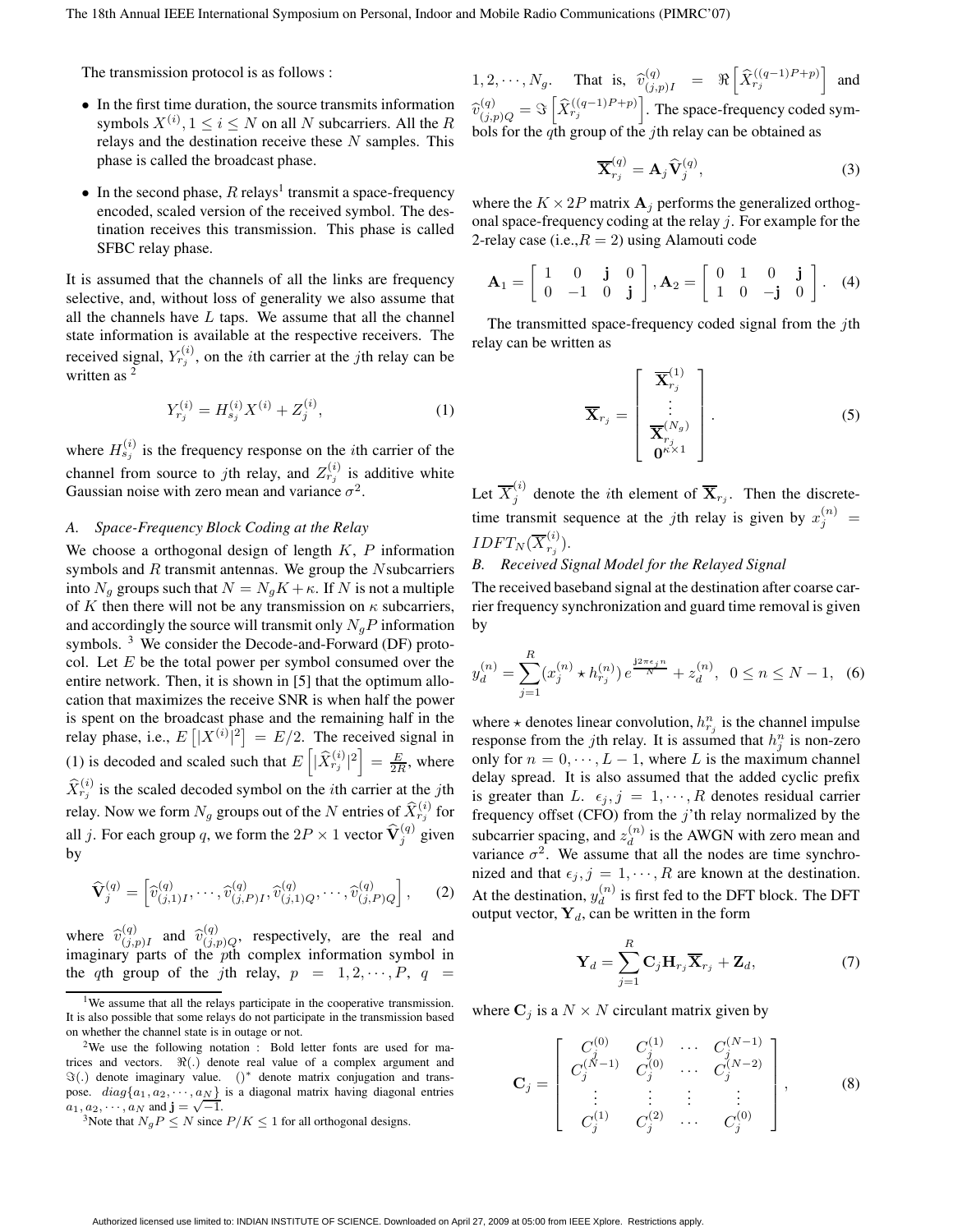where  $C_j^{(k)} = \text{DFT}_N\left(e^{\frac{\mathbf{j}2\pi n\epsilon_j}{N}}\right)$ .  $\mathbf{H}_{r_j}$  is the  $N \times N$  diagonal channel matrix given by  $\mathbf{H}_{r_j} = diag \left[ H_{r_j}^{(1)}, H_{r_j}^{(2)}, \cdots, H_{r_j}^{(N)} \right],$ and the channel coefficient in frequency domain  $H_{r_i}^{(i)}$  is given by  $H_j^{(i)} = \text{DFT}_N\left(h_{r_j}^{(n)}\right)$ . Similarly,  $\mathbf{Z}_d =$  $\left[ Z_d^{(1)}, Z_d^{(2)}, \cdots, Z_d^{(N)} \right]$ , where  $Z_d^{(i)} = \text{DFT}_N \left( z_d^{(n)} \right)$ . Equation (7) can be re-written as

$$
\mathbf{Y}_d = \sum_{j=1}^R C_j^{(0)} \mathbf{H}_{r_j} \overline{\mathbf{X}}_{r_j} + \underbrace{\sum_{j=1}^R \left( \mathbf{C}_j - C_j^{(0)} \mathbf{I} \right) \mathbf{H}_{r_j} \overline{\mathbf{X}}_{r_j}}_{ICI} + \mathbf{Z}_d.
$$
\n(9)

If we collect the K entries of  $Y_d$  corresponding to the qth SFBC block and form the  $K \times 1$  vector  $Y_d^{(q)}$ , then we can write

$$
\mathbf{Y}_{d}^{(q)} = \sum_{j=1}^{R} C_{j}^{(0)} \mathbf{H}_{r_{j}}^{(q)} \overline{\mathbf{X}}_{r_{j}}^{(q)} + \sum_{j=1}^{R} \left( \mathbf{C}_{j} - C_{j}^{(0)} \mathbf{I} \right)^{[q]} \mathbf{H}_{r_{j}} \overline{\mathbf{X}}_{r_{j}} + \mathbf{Z}_{d}^{(q)}, \quad (10)
$$
\n
$$
\mathbf{H}_{j}^{(q)} = diag \left[ H_{j}^{((q-1)K+1)}, \cdots, H_{j}^{(qK)} \right], \mathbf{Z}_{d}^{(q)} =
$$
\n
$$
diag \left[ Z_{d}^{((q-1)K+1)}, \cdots, Z_{d}^{(qK)} \right] \text{ and } (\cdot)^{[q]} \text{ denotes picking the } K
$$
\n
$$
\text{rows of a matrix starting from } (q-1)K.
$$

## *C. Detection in the Absence of Interference*

For a frequency flat channel with no carrier frequency offset (10) reduces to

$$
\mathbf{Y}_d^{(q)} = \sum_{j=1}^R \mathbf{H}_{r_j}^{(q)} \mathbf{A}_j \widehat{\mathbf{V}}_j^{(q)} + \mathbf{Z}_d^{(q)}.
$$
 (11)

Using the property of orthogonal codes [6] that  $\Re{\mathbf{A}_j^*\mathbf{A}_i}$  +  $\mathbf{A}_{i}^{*} \mathbf{A}_{j}$ } =  $2\delta_{ij} \mathbf{I}$ , where  $\delta_{ij}$  denotes the Kronecker delta, the detection of  $\widehat{V}_j^{(q)}$  can be achieved by the operation

$$
\widehat{\mathbf{Y}}_{d}^{(q)} = \sum_{j=1}^{R} \Re \left\{ \mathbf{H}_{\text{eq}}^{*(q)} \mathbf{Y}_{d}^{(q)} \right\} \n= \Lambda^{(q)} \widehat{\mathbf{V}}^{(q)} + \widehat{\mathbf{Z}}^{(q)},
$$
\n(12)

where  $\mathbf{H}_{\text{eqj}}^{(q)} = \mathbf{H}_{r_j}^{(q)} \mathbf{A}_j$ ,  $\mathbf{\Lambda}^{(q)} = \sum_{j=1}^{R} \Re{\{\mathbf{H}_{\text{eqj}}^{*(q)}\mathbf{H}_{\text{eqj}}^{(q)}\}}$  is a diagonal matrix for flat fading. Here the j index of  $\hat{V}^{(q)}$  is omitted. In the formulation, it is assumed that the symbol estimates does not change across relay nodes. In reality there could be a difference in these estimates. It can be shown that the total noise  $\widehat{\mathbf{Z}}^{(q)}$  is white Gaussian and hence Euclidean distance based symbol-by-symbol detection is optimal. On the other hand, for the case when quasi-static assumption is violated (in this case due to frequency selectivity of the channel), then  $\Lambda^{(q)}$  is not diagonal. The optimum detector in this case would be a maximum likelihood detector in  $P$  variables, which will have exponential receiver complexity. The complexity is compounded several folds if inter-carrier interference is present due to residual CFO. The ISI and ICI effects are illustrated in Fig. 2. Here, the the absolute power of ISI and ICI are plotted against the number of sub-carriers. As can be seen, the ISI



Figure 2: Plot showing ISI and ICI power after combining as a function of number of subcarriers. Frequency-selective fading,  $(L = 2)$ , 2 cooperating users  $(R = 2)$ , Alamouti code), 16-QAM

power decreases with increase in number of subcarriers where as the ICI power increases marginally with the number of subcarriers. The problem of ISI can be circumvented at a system design level by decreasing the sub-carrier spacing but that would mean increase in complexity due to larger number of sub-carriers and also higher ICI due to CFO. At lower number of sub-carriers, both ISI and ICI exist at a substantial level.

#### III. PROPOSED ISI-ICI CANCELLING DETECTOR

In this section, we propose a two-step parallel interference canceling (PIC) receiver that cancels the frequency selectivity (FS) induced ISI, and the CFO induced ICI. The proposed detector estimates and cancels the ISI (caused due to the violation of the quasi-static assumption) in the first step, and then estimates and cancels the ICI (caused due to loss of subcarrier orthogonality because of CFO) in the second step. This two-step procedure is then carried out in multiple stages. The proposed detector is presented in the following.

We consider perfect channel knowledge at the receiver. Hence, in the notation, we will not differentiate between the actual channel and the channel estimate available at the receiver. The detector, however, can work with imperfect channel estimates. First, we model the ISI caused by the violation of the quasistatic assumption in the relay phase. To do that, we split the matrix  $\mathbf{H}_{r_i}^{(q)}$  in (7) into two parts; i) a quasi-static part  $\mathbf{H}_{qs,r_i}^{(q)}$ , and  $ii)$  a non-quasi-static part  $\mathbf{H}_{\textrm{nqs},r_{j}}^{(q)},$  , such that

$$
\mathbf{H}_{r_j}^{(q)} = \mathbf{H}_{qs, r_j}^{(q)} + \mathbf{H}_{nqs, r_j}^{(q)}, \text{ where}
$$
\n
$$
\mathbf{H}_{qs, r_j}^{(q)} = diag \left[ H_{r_j}^{((q-1)K+1)}, \dots, H_{r_j}^{((q-1)K+1)} \right],
$$
\n
$$
\mathbf{H}_{ns_r, r_j}^{(q)} = diag \left[ 0, \Delta H_{r_j}^{(q, 2)}, \dots, \Delta H_{r_j}^{(q, K)} \right], \text{ and}
$$
\n
$$
\Delta H_{r_j}^{(q, m)} = H_{r_j}^{((q-1)K+m)} - H_{r_j}^{((q-1)K+1)} \tag{13}
$$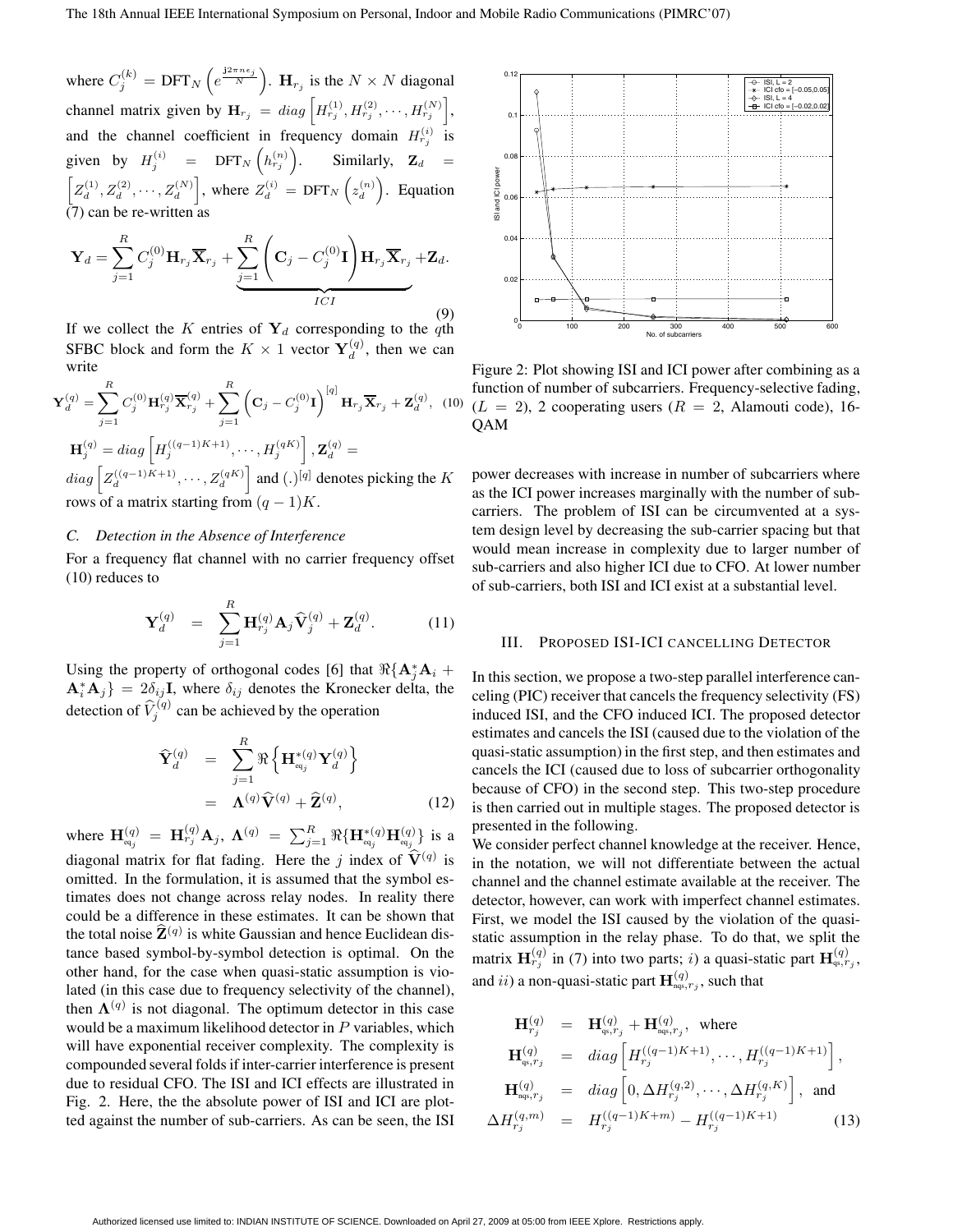Based on the above formulations, we write (10) as

$$
\mathbf{Y}_{d}^{(q)} = \sum_{j=1}^{R} C_{j}^{(0)} \mathbf{H}_{qs,r_{j}}^{(q)} \mathbf{A}_{j} \widehat{\mathbf{V}}^{(q)} + \sum_{j=1}^{R} C_{j}^{(0)} \mathbf{H}_{nqs,r_{j}}^{(q)} \mathbf{A}_{j} \widehat{\mathbf{V}}^{(q)}
$$
  
\nQS violation due to FS  
\n
$$
+ \sum_{j=1}^{R} (\mathbf{C}_{j} - C_{j}^{(0)} \mathbf{I})^{[q]} \mathbf{H}_{r_{j}} \overline{\mathbf{X}}_{r_{j}} + \mathbf{Z}_{d}^{(q)},
$$
\n(14)  
\nloss of orthogonality due to CFO

Setting  $\mathbf{H}_{\text{eq}}^{(q)} = \mathbf{H}_{\text{qs},r_j}^{(q)} \mathbf{A}_j$ , we can do the combining as in (12) to obtain

$$
\widehat{\mathbf{Y}}_{d}^{(q)} = \sum_{j'=1}^{R} \Re \left( \mathbf{H}_{\text{eq},j}^{*(q)} Y_{d}^{(q)} \right)
$$
\n
$$
= \underbrace{\left( \sum_{j=1}^{R} \Re \left[ C_{j}^{(0)} \mathbf{H}_{\text{eq},j}^{*(q)} \mathbf{H}_{\text{eq},j}^{(q)} \right] \right) \widehat{\mathbf{V}}^{(q)}}_{\text{desired signal}} + \underbrace{\left( \sum_{j'=1}^{R} \sum_{j=1}^{R} \Re \left[ C_{j}^{(0)} \mathbf{H}_{\text{eq},j'}^{*(q)} \mathbf{H}_{\text{eq},r}^{(q)}, \mathbf{A}_{j} \right] \right) \widehat{\mathbf{V}}^{(q)}}_{\text{ISI}} + \underbrace{\sum_{j'=1}^{R} \sum_{j=1}^{R} \Re \left[ \mathbf{H}_{\text{eq},j'}^{*(q)} (\mathbf{C}_{j} - C_{j}^{(0)} \mathbf{I})^{[q]} \mathbf{H}_{r_{j}} \overline{\mathbf{X}}_{r_{j}} \right] + \underbrace{\sum_{j=1}^{R} \Re \left[ \mathbf{H}_{\text{eq},j}^{*(q)} \mathbf{Z}_{d}^{(q)} \right]}_{\text{ICI}}.
$$
\n(15)

As can be seen, (15) identifies the desired signal, ISI, ICI, and noise components present in the output  $\widehat{\mathbf{Y}}_d^{(q)}$ . Based on this received signal model in (15) and the knowledge of the matrices  $\mathbf{H}_{qs, r_j}^{(q)}$ ,  $\mathbf{H}_{\text{nqs}, r_j}^{(q)}$ ,  $\forall q, j$  we formulate the proposed interference estimation and cancellation procedure as follows.

- 1. For each SF code block  $q$ , estimate the information symbols  $\hat{V}^{(q)}$  from (15), ignoring ISI and ICI.
- 2. For each SF code block q, obtain an estimate of the ISI (i.e., an estimate of the ISI term in (15)) from the estimated symbols  $\widehat{\mathbf{V}}^{(q)}$  in the previous step.
- 3. Cancel the estimated ISI from  $\hat{\mathbf{Y}}_d^{(q)}$ .
- 4. Using  $\widehat{\mathbf{V}}^{(q)}$  from step 1, regenerate  $\widehat{\mathbf{X}}^{(q)}$  using (3). Then, using  $\widehat{\mathbf{x}}^{(q)}$ , obtain an estimate of the ICI (i.e., an estimate of the ICI term in (15)).
- 5. Cancel the estimated ICI from the ISI canceled output in step 3.
- 6. Take the ISI and ICI canceled output from step 5 as the input back to step 1 (for the next stage of cancellation).

Based on the above, and  $\mathbf{\Lambda}^{(q)} = \sum_{j=1}^{R} \Re \left[ C_j^{(0)} \mathbf{H}_{\text{eq}_j}^{*(q)} \mathbf{H}_{\text{eq}_j}^{(q)} \right],$ the cancellation algorithm for the mth stage can be summarized as follows.

*Initialization* : Set  $m = 1$ . *Evaluate*

$$
\widehat{\mathbf{Y}}_d^{(q,m)} = \sum_{j=1}^R \Re(\mathbf{H}_{\text{eq},j}^{*(q)} \mathbf{Y}_d^{(q)}), \quad 1 \le q \le N_g. \tag{16}
$$

*Loop*

*Estimate*  

$$
\widehat{\mathbf{V}}^{(q,m)} = (\mathbf{\Lambda}^{(q)})^{-1} \widehat{\mathbf{Y}}_d^{(q,m)}, \quad 1 \le q \le N_g. \tag{17}
$$

*Cancel ISI*

$$
\widehat{\mathbf{Y}}^{(q,m+1)} = \widehat{\mathbf{Y}}^{(q,1)} - \sum_{j'=1}^{R} \sum_{j=1}^{R} \Re \left[ C_j^{(0)} \mathbf{H}_{\text{eq},j'}^{*(q)} \mathbf{H}_{\text{eq},r_j}^{(q)} \mathbf{A}_j \right] \widehat{\mathbf{V}}^{(q,m)},
$$
  

$$
1 \le q \le N_g.
$$
 (18)

$$
Form \widehat{\mathbf{X}}^{(q,m)} from
$$

$$
\widehat{\overline{\mathbf{X}}}_j^{(q,m)} = \mathbf{A}_j \widehat{\mathbf{V}}^{(q,m)}, \quad 1 \le q \le N_g, \ 1 \le j \le R. \tag{19}
$$

$$
Stack \, \widehat{\overline{\mathbf{X}}}_j^{(q,m)}
$$
 and form 
$$
\widehat{\overline{\mathbf{X}}}_j^{(m)}
$$
 *Cancel ICI*

$$
\widehat{\mathbf{Y}}_{d}^{(q,m+1)} = \widehat{\mathbf{Y}}_{d}^{(q,m+1)} - \sum_{j'=1}^{R} \sum_{j=1}^{R} \Re \left[ \mathbf{H}_{\text{eq},j'}^{*(q)}(\mathbf{C}_{j} - C_{j}^{0}\mathbf{I})^{[q]} \mathbf{H}_{r_{j}} \widehat{\mathbf{X}}_{r_{j}}^{(m)} \right] \tag{20}
$$
\n
$$
m = m + 1
$$

j

*goto Loop*.

It is noted that the above cancellation algorithm has polynomial complexity. Also, since  $\Lambda^{(q)}$  is a diagonal matrix, its inversion in (17) is simple.

## IV. SIMULATION RESULTS

We evaluate the BER performance of the proposed interference canceling receiver through simulations. In Fig. (3) we plot the BER performance of two user SFBC OFDM cooperation scheme employing Alamouti code across subcarriers. The total transmit power per symbol is equally divided between broadcast phase and relay phase. The SNR at broadcast phase is kept at 35 dB. Two ray equal power channel is used. The relay phase, nodes have a CFO of [0.1, -0.8] with respect to the destination. 64 subcarriers a re used and 16 QAM modulated symbol is used on each of the subcarriers. The BER performance of flat fading which consume same energy per transmitted symbol and that of non-distributive Alamouti code are given for reference. As can be seen, without interference cancellation (stage 1) the performance is worse than that of an uncoded flat fading. The performance improves significantly with 2 and 3 stages of cancellation. In Fig. (4), three user co-operation system employing rate  $3/4$   $G_3$  code and a 128 subcarrier system is considered. The CFO of the nodes are [0.1 -0.08, 0.06]. As can be seen, the performance after interference cancellation converges to a parallel curve within 3 dB of the non-distributive performance of the respective codes. This 3 dB difference is due to half of the power spent on broadcast. In Fig. (5), we plot the BER at a receive SNR of 18 dB (at the destination) against the number of cooperating nodes in the system. The